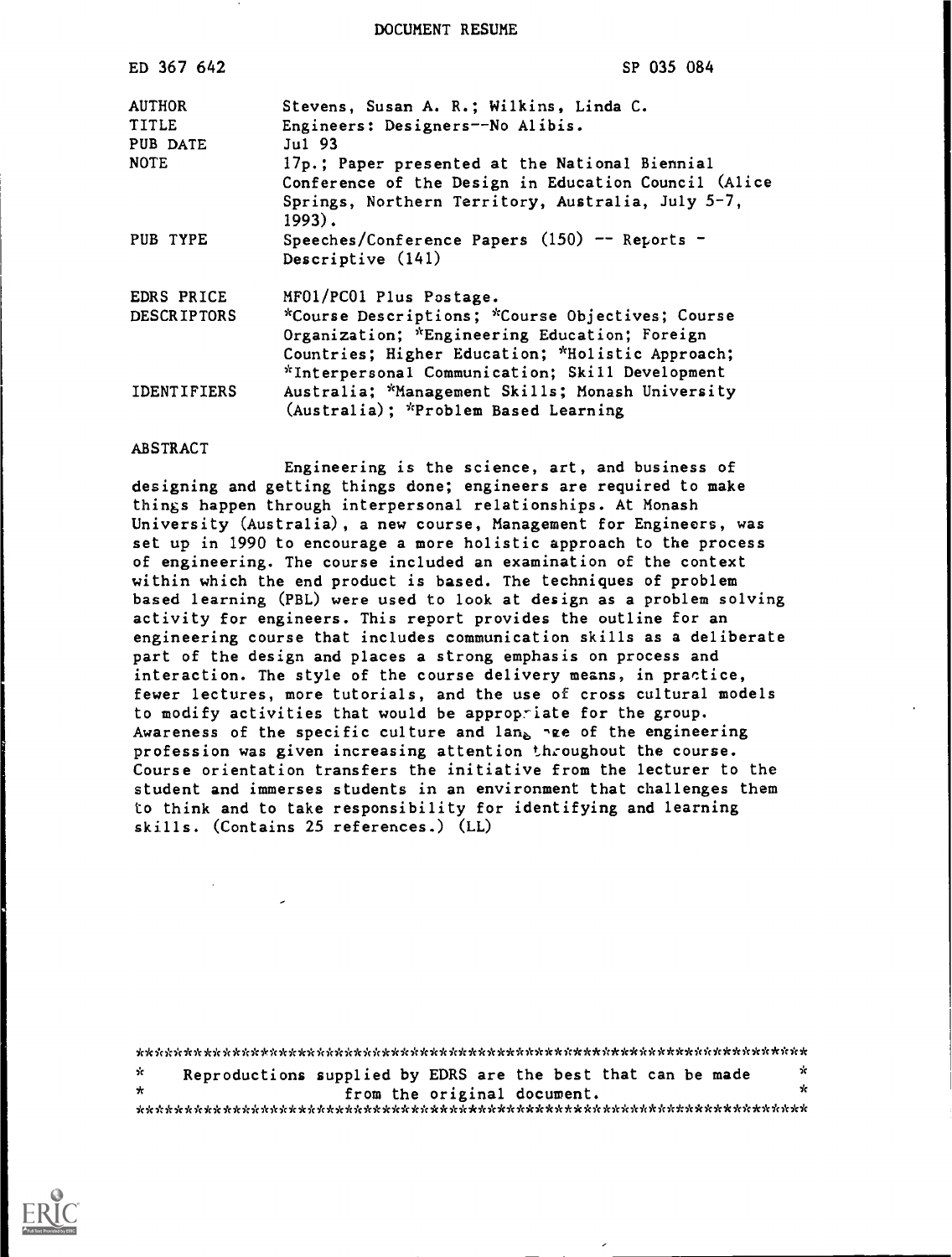# ENGINEERS: DESIGNERS - NO ALIBIS

National Biennial Conference of the Design in Education Council Australia

> Alice Springs 5 – 7 July 1993

Susan A R Stevens School of Graduate Studies Monash University

635084

UAL DEPARTMENT OF EDUCATION Office ol Educational Research and Improvement EDUCATIONAL RESOURCES INFORMATION CENTER (ERIC)

0 Tffis document has been reproduCed as received from the person Or organization originating it

0 Minor changes have Pun made to improve reproduction Quality

Points of view or opiniona stated in this docu-<br>ment ido inot inecessarily represent official

Linda C Wilkins Faculty of Engineering Monash University

"PERMISSION TO REPRODUCE THIS MATERIAL HAS BEEN GRANTED BY

10 Pers

OERI position or policy<br>
2 INFORMATION TO THE EDUCATIONAL RESOURCES INFORMATION CENTER (ERIC)."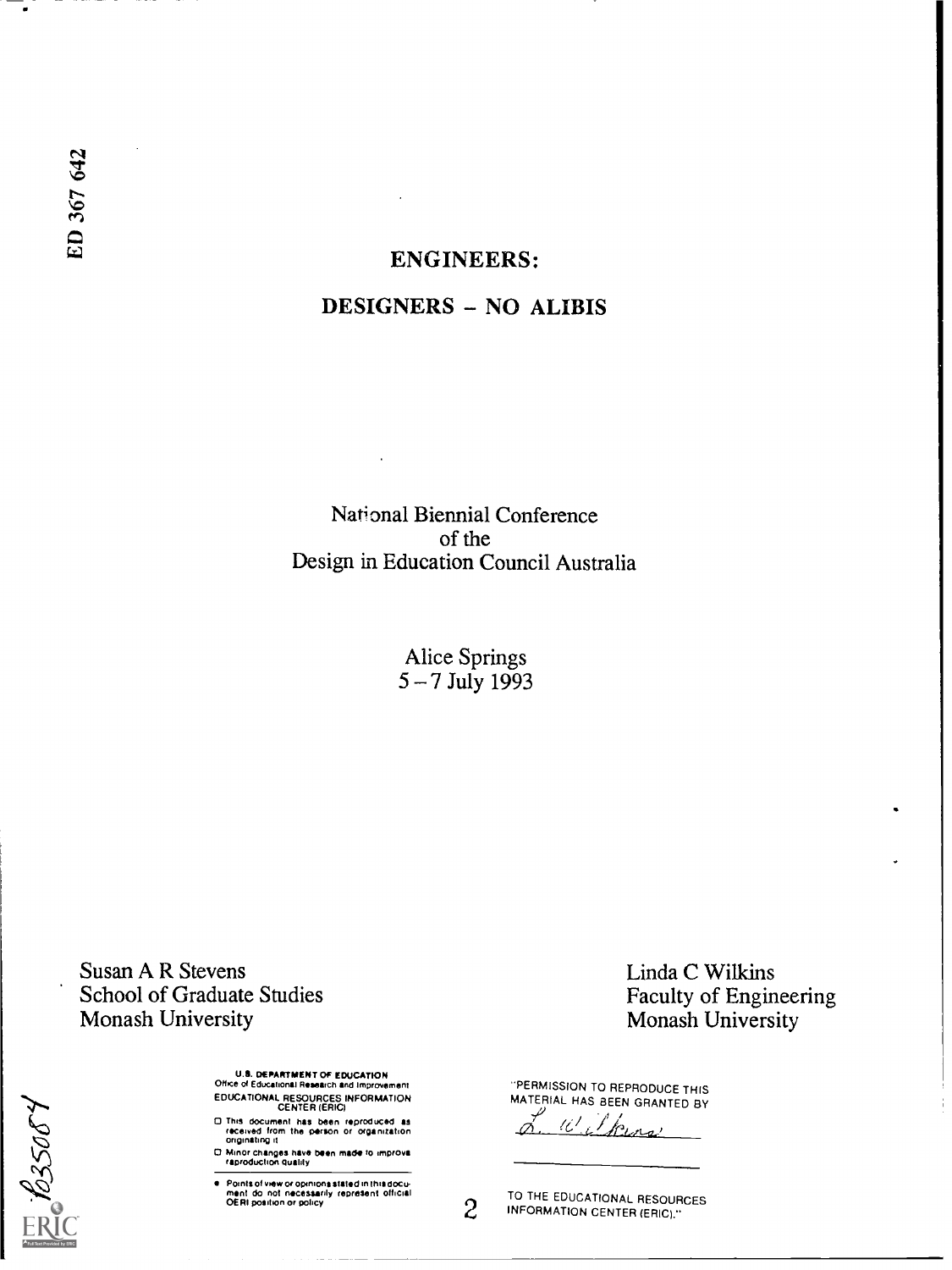### ENGINEERS: DESIGNERS - NO ALIBIS

#### ABSTRACT

Engineering is the science, art and business of designing and getting things done. At Monash University, a new course, Management for Engineers, was set up in 1990 to encourage a more holistic approach to the process of engineering. This included an examination of the context within which the engineer functions as a professional. There was a focus on the relationship and responsibility the engineer has for the context within which the end product is located. The techniques of problem based learning (PBL) were used to look at design as a problem solving activity for engineers.



З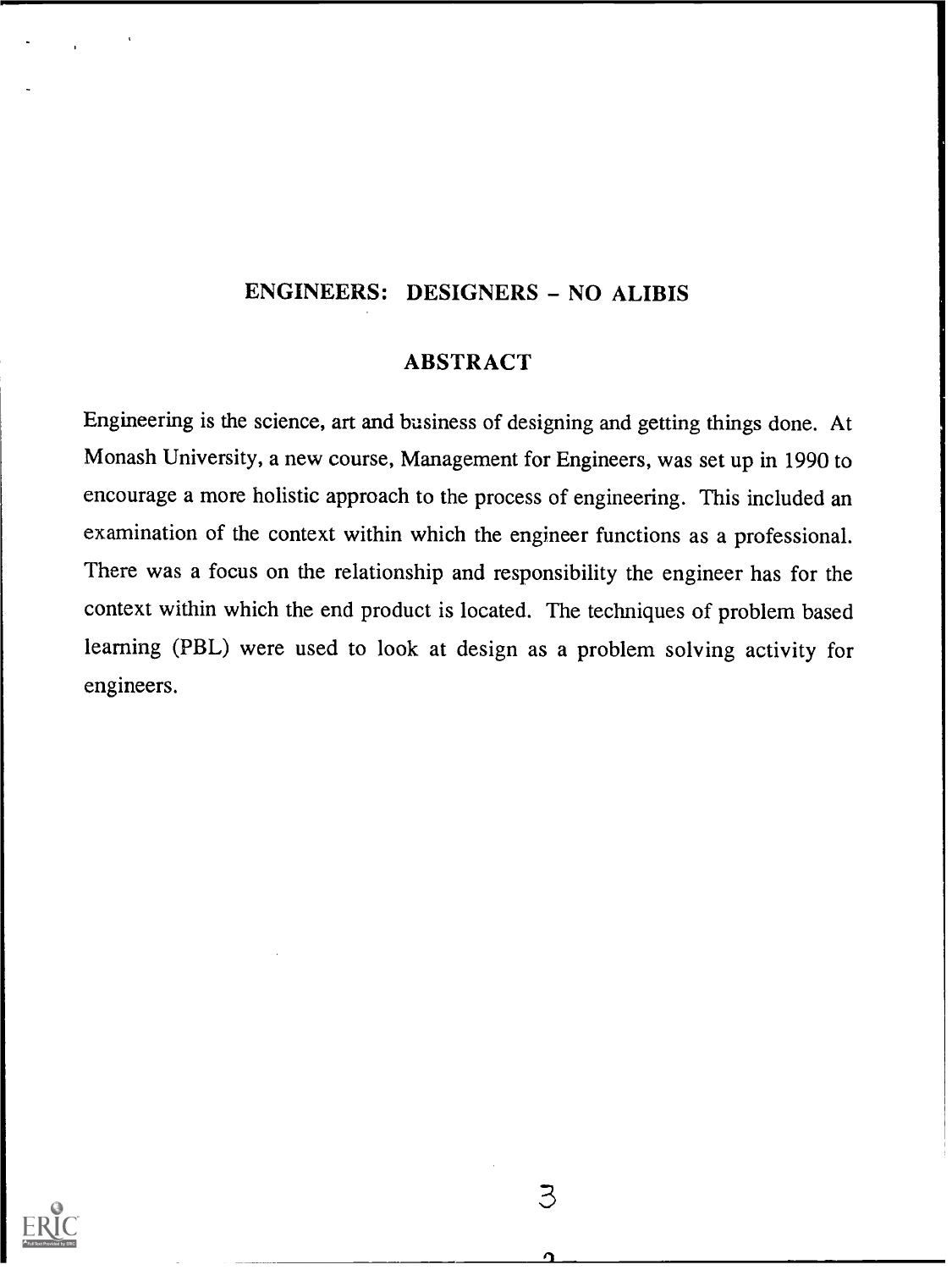NATURE OF DESIGN Application of a constructive imagination to a known body of knowledge. An Art rather than a Science i.e. design is a science made effective by skill. An act of creation and not of analysis. An infinite range of design solutions are usually possible becouse the number of variables >> number of design equations. Must seek optimum solution, having decided on the basis of optimisation.



#### (Bonwick, 1993)

In 1588, the word design had the meaning "purpose, aim, intention". By 1657, the meaning had become "the thing aimed at". In the 20th century, design has gained the composite meaning of aim plus thing aimed at (Bertram, 1938). It has come to stand for a process – from the original concept through the plan and the manufacture to the finished object. It encompasses the purpose, the method and the material used to construct the object.

Engineers have added further dimensions to the idea of process as a definition of design. Henry Petroski, a civil engineer and author of a number of textbooks on engineering design, has described the evolution of a design as the successive elimination of faults and errors (Petroski, 1992). Others, particularly in the area of industrial design, look for "a balance between the more organic, softer image of a lovingly fashioned product and the excitement that is associated with cutting edge technology" (Medd, 1993).

In 1990, the authors of this paper were faced with the challenge of designing a course in management for undergraduate students in Monash University's Department of Electrical and Computer Systems Engineering (DECSE). The brief was to give the students a broad introduction to "management', including development of communications and human relations skills and an understanding of the location of the engineer in society.

As instructional designers, in creating this course we felt it to be important to assess how principles of design were articulated by the engineers we were to work with. DECSE includes electronics, digital, power engineering, telecommunications and control engineering among the major areas taught. So we sought examples of their approach to design from those streams.

Lecture notes from the field of power engineering indicate that here, design is seen as a matter of perspective, of balancing conflicting demands. The key issues, as outlined in a design for a turbo generator are:

- $\star$ achieving the specification,
- achieving quality, reliability and availability,  $\star$
- ability to sell at a competitive price,
- \* ability to sell at a competitive price,<br>\* adequate allowance for simple maintenance procedures.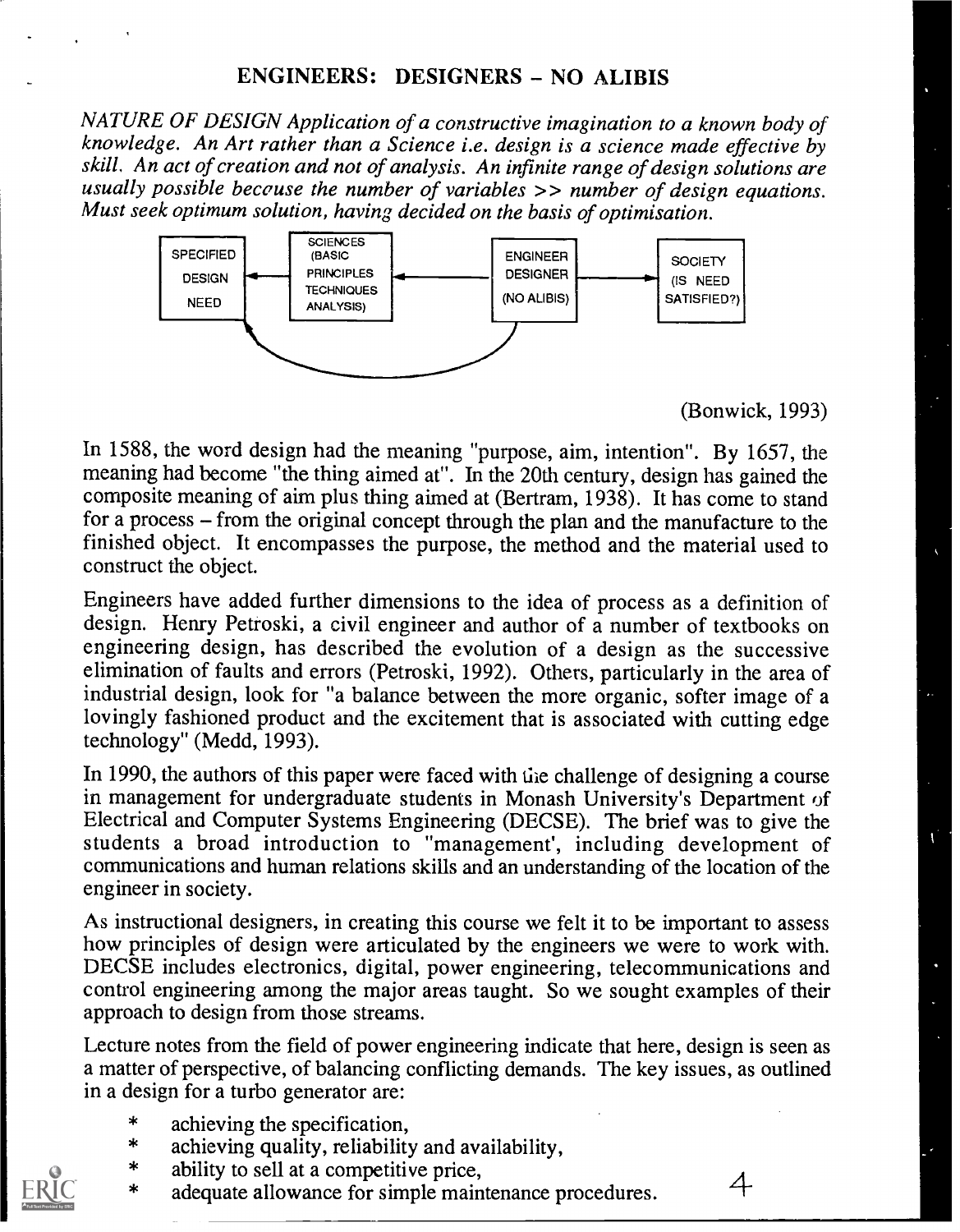The importance of reliability - "reasonable balance between conflicting demands of minimum cost, maximum efficiency, maximum reliability and maximum availability"  $-$  is particularly emphasised (Bonwick, op cit).

For electronic engineers, a major design priority is control of complex specifications produced by the customer. The following, from a preface to a text book co-authored by a member of DECSE, exemplifies this conception of design:

"the part of amplifier design that is essentially engineering is in making approximation.. When an analytical expression becomes too unwieldy for convenience, it is not enough just to neglect high order terms: it is necessary to determine what constraints should be placed on the system or what design rules would be observed to ensure that these terms are in fact small. Engineering has aptly been described as 'the art of making approximations'." (Cherry & Hooper, 1968).

Problems of precision, reliability and reproducibility that engineers face can be reduced to a single requirement  $-i.e.$  "designability" (Williams, 1946). Electronics engineers apply this principle to the development of circuits "whose operation can be predicted accurately before they are built" (Cheny and Hooper, op cit).

Designing circuits or digital technology introduces another concept  $-$  that of "testability":

"If the particular design style adopted to ease the testing problem is to be accepted by the design community it must be easy to apply and not so constraining as to inhibit the ingenuity of the designer" (Russell et al, 1985)

The design of integrated circuits involves complexities where there is a constant trade-off between compactness, and the possibility of testing and modifying that design at a later date.

Predicting accurate outcomes, achieving reliability and testability are related to a third feature inherent in successful engineering design - team management. "The success of the lesign offices of industry rests on the ability to manage teams engaged in this process ' (Norris, 1983).

The outline of what design means to engineers in different specialisations feeds into instructional design in the management course for undergraduate engineers. Informing the whole three units is a deliberate emphasis on extending the student's appreciation of what defines their specialty eg. design and its application to management situations.

Establishing principles of design in engineering leads us to consider the engineer's persona. What is an engineer? Design, in some significant ways, serves to define the profession both by what it lays claim to, and what it does not.



5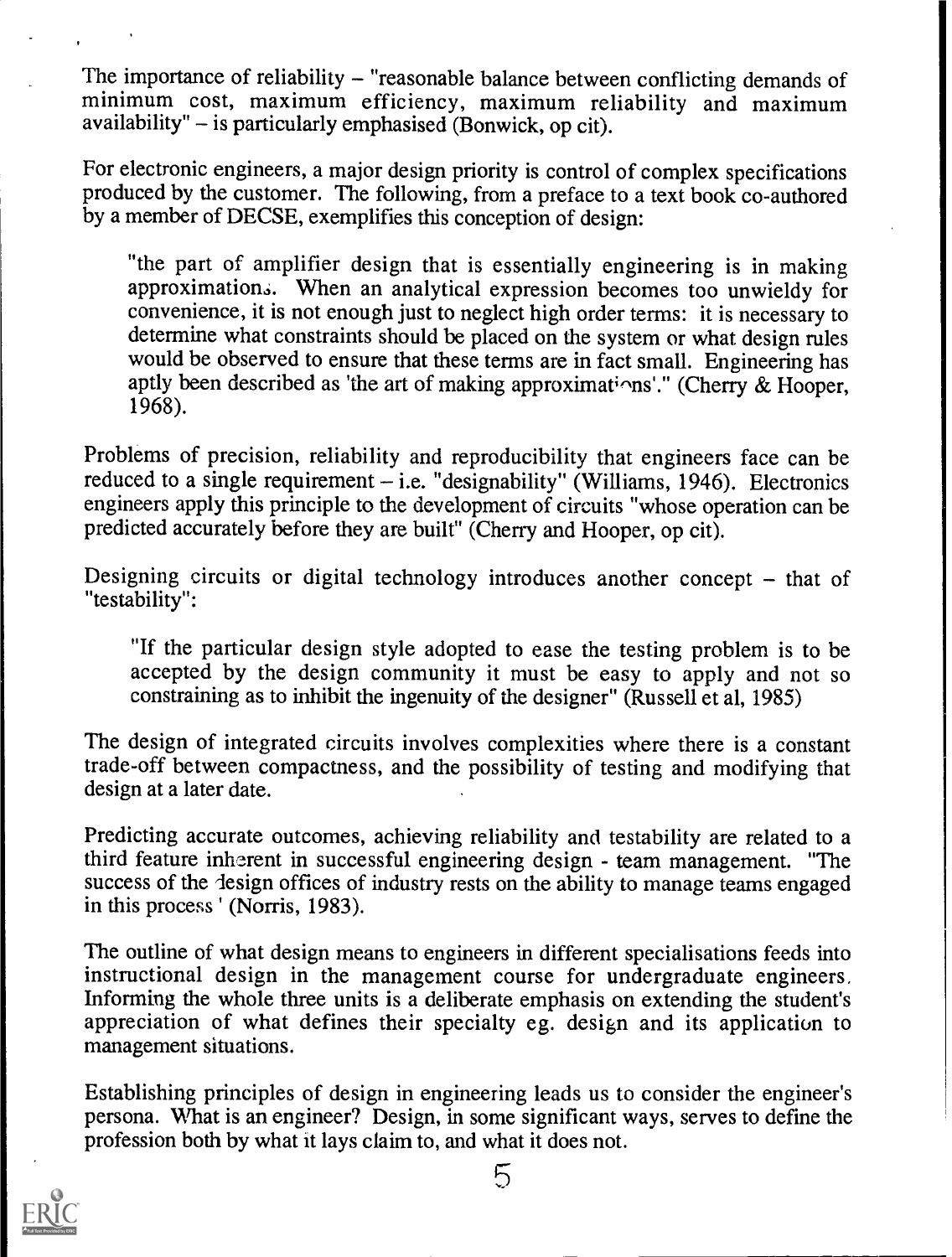An engineer is more than a technician because s/he, unlike the technician, goes beyond a life of mechanical repetition and exhibits:

- $\star$ a willingness to attack a situation never seen or studied before and for which data are incomplete,
- an acceptance of full responsibility for solving the problems on a  $\star$ professional basis (after Cherry and Hooper, op cit).

Again, the engineer's work differs from that of the scientist in a number of ways that impinge upon design. Where the scientist isolates and defines distinct concepts, the engineer seeks to integrate and synthesise data and designs. Whereas the goal of science is the pursuit of knowledge and understanding for its own sake, the goal of engineering is the creation of successful artefacts and systems to meet people's wants and needs (see Table 1 below).

#### TABLE I

### SOME DIFFERENCES BETWEEN SCIENCE AND ENGINEERING

| <b>SCIENCE</b> (Goal: the pursuit of knowledge and<br>understanding for its own sake)                                               | <b>ENGINEERING</b> (Goal: the creation of successful<br>artefacts and systems to meet people's wants and needs.)                          |
|-------------------------------------------------------------------------------------------------------------------------------------|-------------------------------------------------------------------------------------------------------------------------------------------|
| Key scientific processes                                                                                                            | Corresponding engineering processes                                                                                                       |
| Discovery (mainly by controlled<br>experimentation).                                                                                | Invention, design, production.                                                                                                            |
| Analysis, generalisation and synthesis Analysis and synthesis of designs.<br>of hypotheses.                                         |                                                                                                                                           |
| Reductionism, involving the isolation<br>and definition of distinct concepts.                                                       | Holism, involving the integration of<br>many competing demands, theories, data<br>and ideas.                                              |
| Making more or less value-free Activities always value-laden.<br>statements.                                                        |                                                                                                                                           |
| The search for, and theorising about,<br>$c \ a \ u \ s \ e \ s \ , \qquad (eg$<br>gravity,<br>electromagnetism).                   | The search for, and theorising about,<br>processes, (eg control, information,<br>╱<br>networking).                                        |
| Pursuit of accuracy in modelling                                                                                                    | Pursuit of sufficient accuracy in<br>modelling to achieve success.                                                                        |
| Drawing correct conclusions based on<br>good theories and accurate data.                                                            | Reaching good <i>decisions</i> based on<br>incomplete data and approximate<br>models.                                                     |
| Experimental and logical skills.                                                                                                    | Design, construction, test, planning,<br>quality, assurance, problem-solving,<br>decision-making, interpersonal,<br>communication skills. |
| Using predictions that turn out to be<br>incorrect to falsify (sic) or improve the<br>theories or data on which they were<br>based. | Trying to ensure, by subsequent action,<br>that even poor decisions turn out to be<br>successful.<br>$\mathcal{L}$                        |

 $\ddot{\Theta}$  (Sparkes, 1989)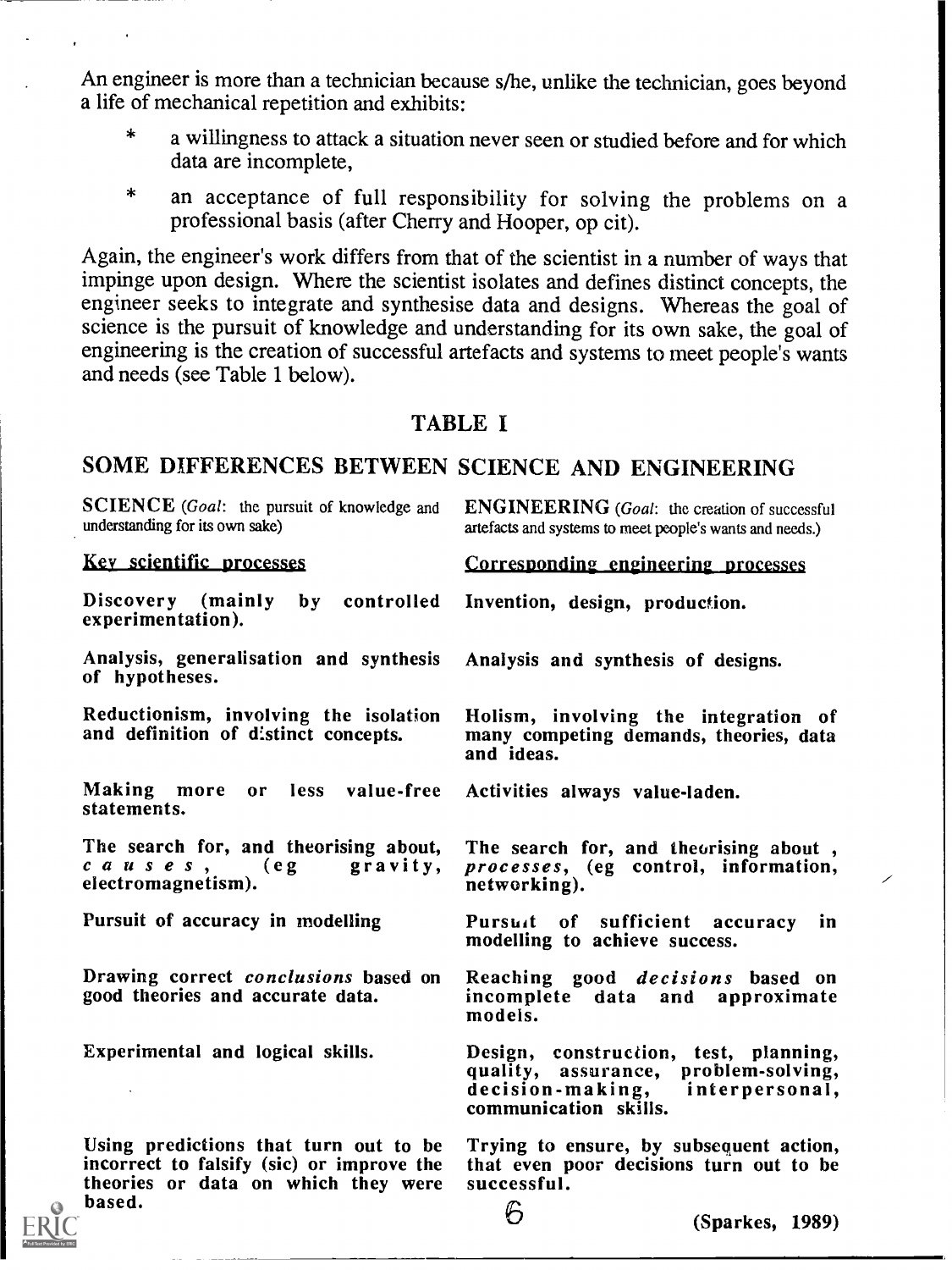Engineering deals constantly with situations for which data is incomplete, and therefore must deal with uncertainty. Unlike the scientist, whose work is drawing correct conclusions based on good theories and accurate data, the engineer must deal with competing demands, quality assurance, human relations demands by the nature of his/her work. In sum, engineering is context dependent to a degree unacceptable in science.

"The engineer, like the scientist, is concerned that the solution of his problem shall be sound and logical, but unlike the scientist, he is also concerned with the requirements of customers and society, some reasonable and relevant, some otherwise, with optimum economy and efficiency and with the interrelationship of many problems of employer and employed" (Melling, I.E.E., 1989).

The engineer may, in this context, be defined as a problem solver. Her/his identification of the problem " must be made in response to a need, in the face of considerable uncertainty and gaps in knowledge" (IEAust, 1990). Faced with incomplete access to the facts the engineer who takes on a management role finds that as leader s/he has to have a capacity to make organisations and tasks appear comprehensible and coherent to others and the ability to make things happen through inter-personal relationships.

In the light of these required attributes, the instructional designer needs to be aware of the personal and professional profiles of engineers, the weaknesses and strengths that have been identified as typical:

- $\ast$ low interest in persuasive activities and activities directed towards personal involvement with other people,
- $\ast$ lack of human insight, tact and easy human skills,
- $\star$ over-preoccupation with detail; lack of breadth of perspective,
- decisive, methodically persistent, driven to achieve.
- $\ast$ high interest in scientific and mechanical things,
- $\ast$ high aptitude in spatial perception,
- $\ast$ high aptitude for n echanical comprehension,
- high on abstract and numerical reasoning.  $\ast$

(Lloyd, 1979).

In addition, surveys of employers of engineers have identified the skills that they seek in recent graduates, which are basically human relations and communications skills.:

- $\star$ effective communication with others,
- $\ast$ ability to work co-operatively at all levels,
- $\ast$ ability to be part of a team.

(Hessami and Eley, 1992).

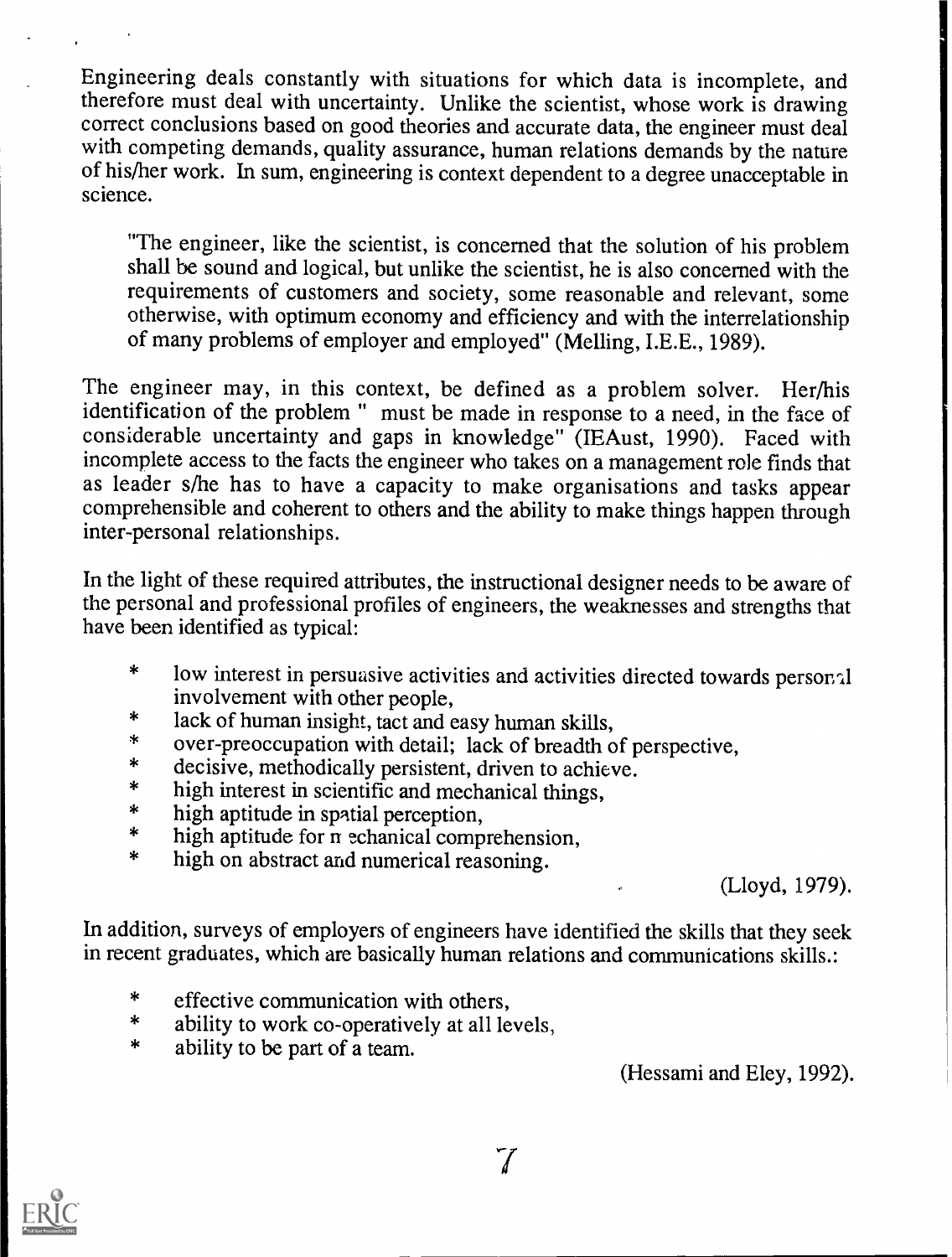Others have identified problems in the way engineers are taught that accentuate their negative aspects or weaknesses and inhibits them from reaching the ideal of the engineer:

"Engineering courses are overloaded with facts and details of specific disciplines, with emphasis on logical and serial thinking. There is no time to reducing the effectiveness of the graduate engineer...[There is a] need to change teaching methods and change the patterns of thinking encouraged...For innovation [we] need to call engineer's attention to the range of factors involved<br>in the process of innovation rather than the detailed design of particular systems...[We] need to alert engineers to [the] importance of qualitative, intuitive, creative, non technical aspects of innovation." (Symons, 1989).

McGregor and Johnston identify the issues that should be addressed at the commencement of a student's professional studies in order to, provide an appropriate context for further engineering education:

- $\ddag$ a commitment to lifelong learning,
- $\star$ an appreciation of the full scope of professional practice,
- $\star$ an improvement in communication skills.

(McGregor and Johnston, 1992).

This, then, is what the authors, in their design of a three semester course in management skills for undergraduate engineers set out to do  $-$  develop the strong attributes, and compensate for the negatives, within a context which broadens the scope of how engineers identify themselves and their roles. In terms of design, this meant alerting engineers to their role within the community as the interpreters, and arbiters, of, not only technically sound, but also environmentally, socially, and ethically acceptable, propositions - for roads, buildings, modern artefacts, etc. It also meant that at least as much attention was paid to the implementation  $-$  the processes  $-$  of the course as to its formal content.

Few undergraduate, engineering courses include a consideration of the role of the engineer as a professional. Indeed, in Australia, there has been little research in this area at all.

Brian Lloyd has traced the history of the development of engineering in Australia as a profession, as opposed to a technical occupation (Lloyd, 1991). But possibly only Anderson, in Australia, has considered the nature of

In a longitudinal study reported in Australian Educational Research (Vol. 18, No. 1, 1991), Anderson describes the four critical intelligences for a professional (engineer, doctor, lawyer, teacher). These are:

- $\ast$ a technical intelligence,
- $\ast$ a critical intelligence,
- $\ast$ a civic intelligence,
- the development of the professional as teacher.  $\ast$



(Anderson, 1991).

8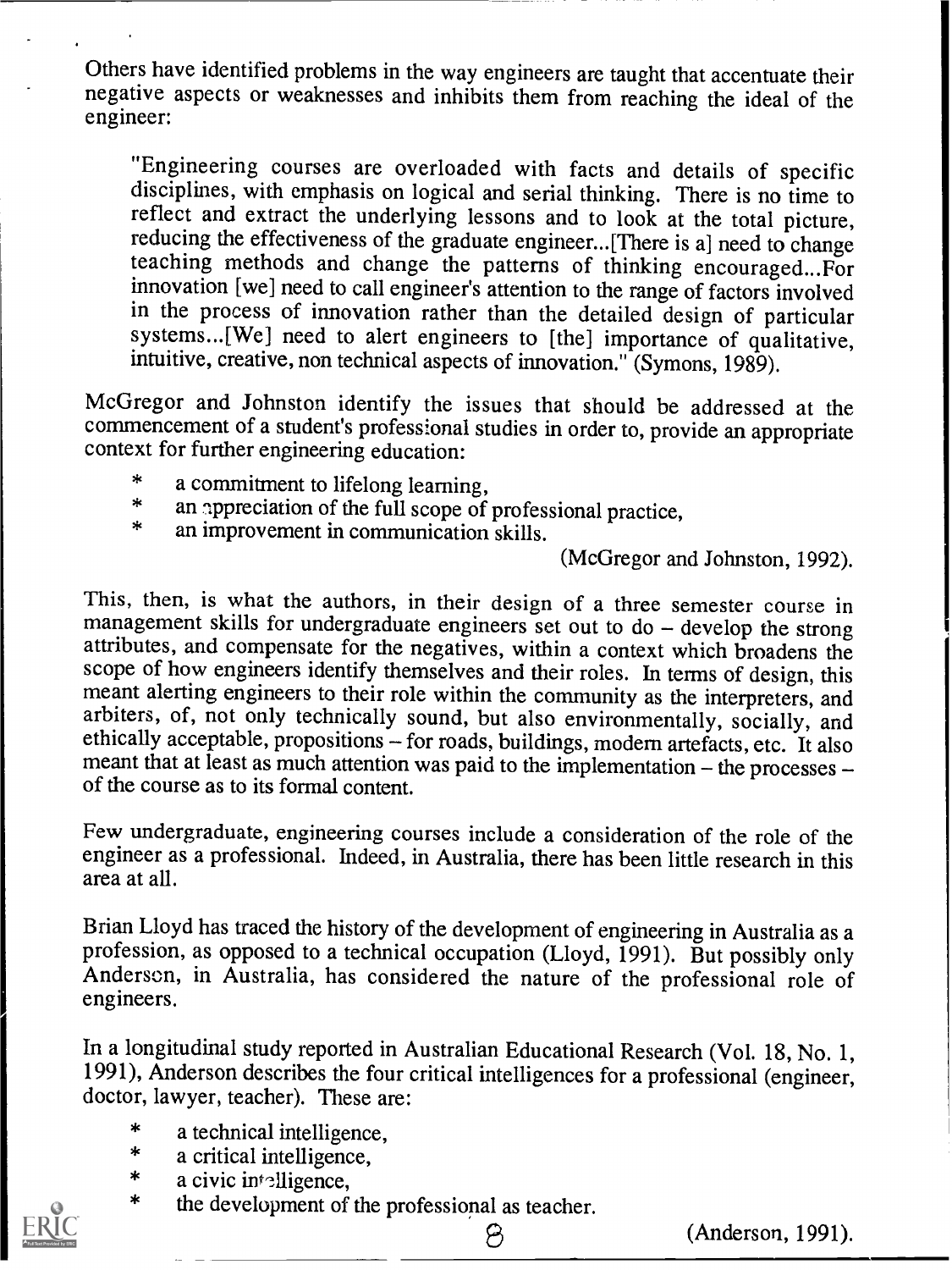The development of a technical intelligence  $-$  " the application of scientific thinking to the solution of practical problems"  $-$  is, Anderson argues, what Australian universities achieve well. When that is considered in light of our definitions of the nature and process of design, it is clear that a merely "technical" intelligence will reduce "design" to a function of the object, rather than the object being an outcome of the process of design. Thus, although it is a step in the process providing neat-fit solutions will not, on its own, produce adequate or acceptable design.

The "critical" intelligence is one that is more concerned with ends. Following Anderson's typology, the critical intelligence does not always sit easily with the technical intelligence. Whereas the technical intelligence is about how to get from A to B, the critical intelligence looks for alternatives, and even questions whether B is worth getting to. For the professional engineer, this is closer to Petroski's statement that "engineering is not about absolutes" (Petroski, op cit).

The "civic" intelligence develops this further. A civic intelligence locates the professional in society  $-$  in its history, literature, politics and sociology. It posits a sense of public identity and responsibility. This is a difficult concept for any profession - located and educated as most of its members are within the culture of that profession, rather than that of the broader community. The focus of this conference is that of design transcending narrowly defined professional or technical areas: the focus of our course has been to widen the horizons of one professional/technical group so that they are not "exclusive". Herein lies the importance of developing a civic intelligence.

The fourth "intelligence" that Anderson identified is that of the professional as teacher. In ternis of the time given for the course each week (three hours), this was necessarily a subsidiary focus. The encouragement of work teams within the larger groups, and of pairwork to help develop some of the practical assignments, did reflect this part of the professional's role.

It has already been emphasised that, in developing the DECSE course Management for Engineers, the authors were concerned to work from within the perspective of the engineer. To this end, course materials and exercises were developed that were based on existing materials in the department; existing staff members were drawn into the course as tutors, guest lecturers and information resources; and research about what an engineer is, and how they are perceived, was used.

The course, in its final outline, is shov'n in Table II. The concentration on communication skills is a deliberate part of the design. Engineering educators need to be aware that "Engineers will spend much of their professional lives communicating their ideas to others, and the sooner we start the development of those the better. Standard lectures and tutorials do not provoke this type of discussions and argument" (Hadgraft, 1992).

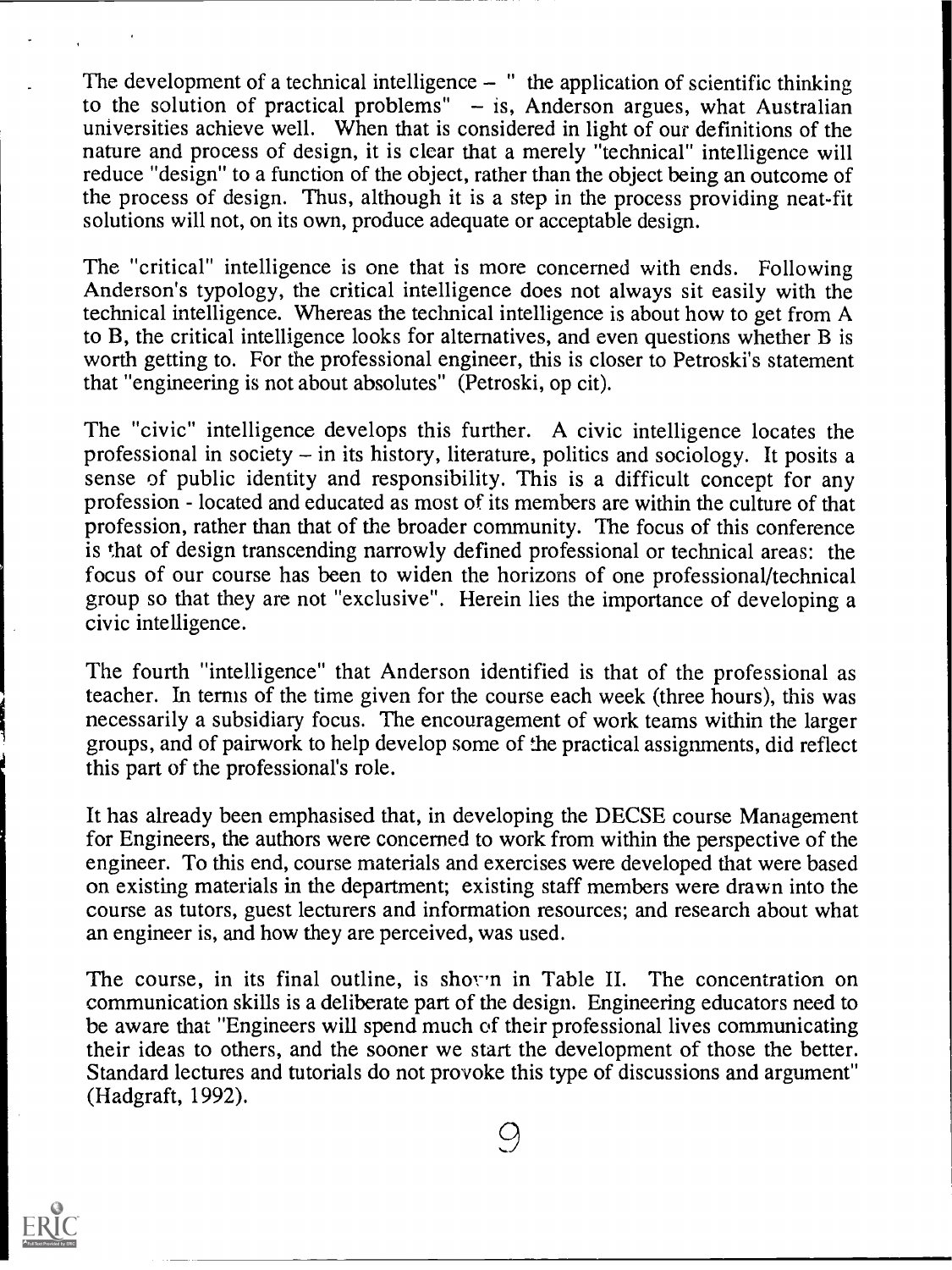Implementation and delivery of this course were integrated, with a strong emphasis on process and interaction. The following were considered critical for successful implementation:

- $\star$ size of the group
- $\ast$ resourcing
- $\ast$ intra-departmental relationships
- $\ast$ staffing
- $\ast$ course orientation
- $\ast$ learning principles
- $\ast$ assessment procedures

These have been discussed in detail in previous papers (e.g. Stevens and Wilkins, 1993).

Delivery of the course was also differentiated from other engineering subjects with a focus on the language needs of engineering students. The approach here was not the traditional one, where content and linguistic expression are seen as two independent elements. "The problems of linguistic expression are already problems of understanding" (Gadamer, 1975). Accepting this responsibility in course design has implications for teaching style.

An emphasis on the style of delivery of the course meant, in practice, fewer lectures more tutorials, and the use of cross cultural models to modify activities appropriately for the group.

Process and the audience were emphasised both in tutorials, which made up the majority of formal teaching time, and in assessment.

Awareness of the specific culture and language of the engineering profession was given increasing emphasis throughout the course. A variety of teaching styles and instructional design models were needed to address directly the communicative competency needs of all engineering students (Will ins and Wellings, 1992)

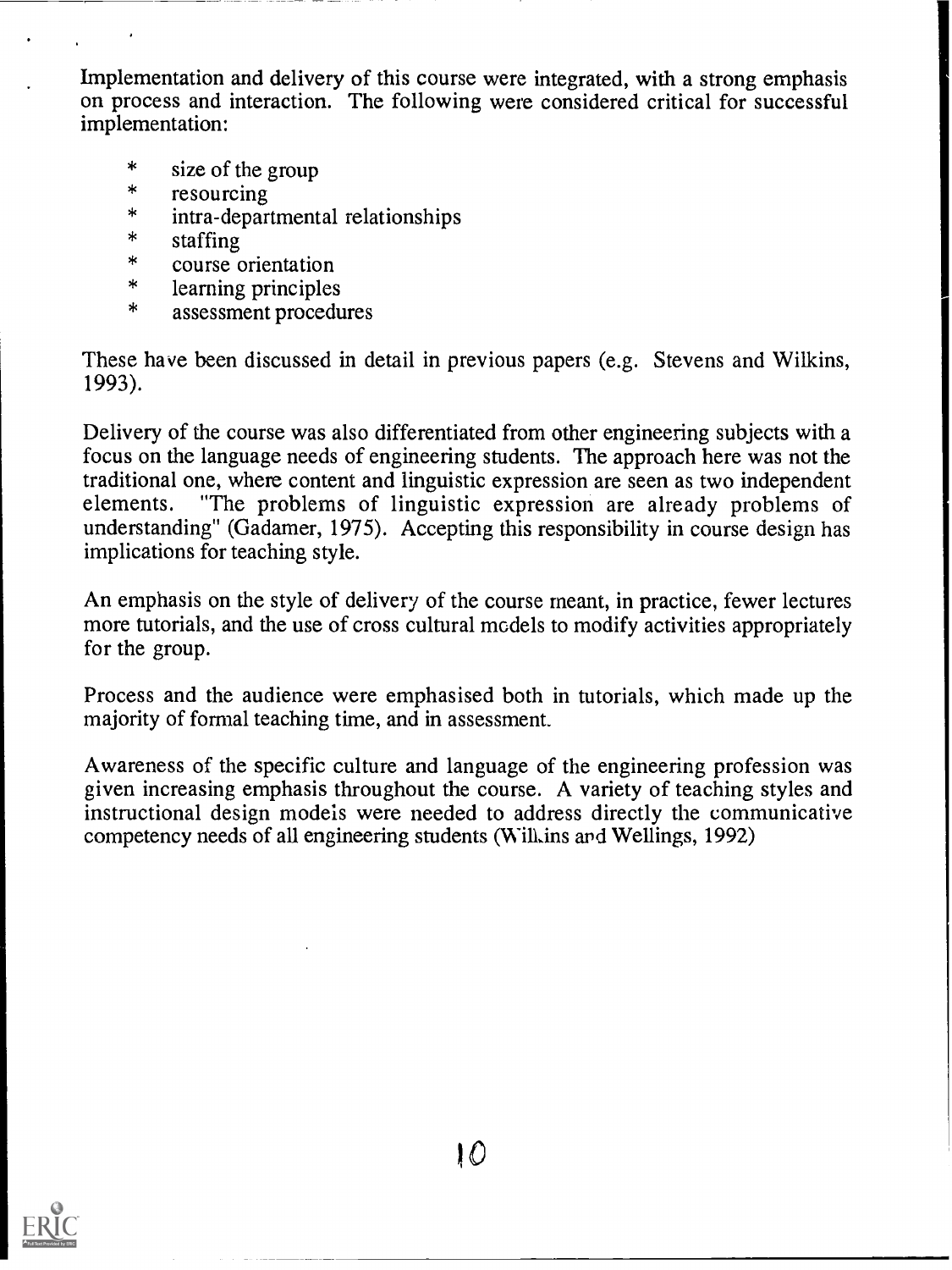## Table II - Course Outline

## 1: Unit Outline for Communication

| I Theme                      | <b>Session Topic</b>                                                                                             | Coverage                                                                                                                                            |
|------------------------------|------------------------------------------------------------------------------------------------------------------|-----------------------------------------------------------------------------------------------------------------------------------------------------|
| A. Oral<br>Communication     | 1. Professionals as Managers<br>2. Oral Communication 1<br>3. Oral Communication 2                               | Potential for Managers<br>Interpersonal, Intrapersonal<br>Listening, Non-Verbal                                                                     |
| B. Communication in<br>Group | 4. Small Group Communication<br>5. Large Group Presentation<br>6. Organisational Communication<br>7. Negotiation | Relationships, Roles<br>Preparation, Presentation, Feedback<br>Organisations, Taylor, Hawthorne Studies<br>Negotiating Skills, Preparation, Vin-Win |
| C. Written<br>Communication  | 8. Written Communication 1<br>9. Written Communication 2<br>10. Reading Skills                                   | Memoranda, Letters<br>Reports<br>Reading Skills                                                                                                     |
| D. General                   | 11. Communication as a Management<br>Tool<br>12. Review Session                                                  | Organisations as People, Source/Receiver<br>Course Issues, Course Feedback                                                                          |

## 2: Unit Outline for Managing Resources

| Theme                      | <b>Session Topic</b>                                                                                                     | Coverage                                                                                                                                           |
|----------------------------|--------------------------------------------------------------------------------------------------------------------------|----------------------------------------------------------------------------------------------------------------------------------------------------|
| A. Managing People         | 1. The Individual<br>2. Organisations & Groups<br>3. Management Intro 1: Philosophy<br>4. Management Intro 2: Techniques | Motivation, Attitudes, Abilities<br>Group Dynamics, Hawthorne Studies<br>Management "Thought", Leadership<br>Management "Reality", Meetings & Time |
| <b>B.</b> Managing Finance | 5. Projects & Enterprises<br>6. Accounting Fundamentals<br>7. Financial Planning & Control<br>8. Project Evaluation      | Company Objectives, Financial Statements<br>Principles, Cash/Actual Accounting<br>Planning Budgeting<br>Time Value of Money                        |
| C. Managing Projects       | 9. Managing Projects<br>10. Critical Path Methods<br>11. Law                                                             | Project Teams, Project Planning<br>Networks, Gannt Chart, Resources<br>Contracts                                                                   |
| $\parallel$ D. General     | 12. Review Session                                                                                                       | Course Issues, Course Feedback                                                                                                                     |

## 3: Unit Outline for Marketing & Business Planning

| Theme                               | <b>Session Topic</b>                                                                                                                         | Coverage                                                                                                                                                                                                                                  |
|-------------------------------------|----------------------------------------------------------------------------------------------------------------------------------------------|-------------------------------------------------------------------------------------------------------------------------------------------------------------------------------------------------------------------------------------------|
| A. Marketing                        | 1. The Customer<br>2. Business Management<br>3. Strategic Marketing<br>4. The Marketing Mix<br>5. Quality Management<br>6. The Business Plan | Needs & Wants, Marketing & Selling<br>Company Purpose, Growth Strategies<br>Marketing Opportunities, Marking Plan<br>Product, Price, Place, Promotion<br>Western Tradition, Variation, Quality Reviews<br>Planning Process, SWOT Analysis |
| B. Public Sector<br><b>Business</b> | 7. Government Business 1:<br>8. Government Business 2:                                                                                       | Government Role & Size, The Budget,<br>Case Study                                                                                                                                                                                         |
| $IC.$ Law                           | 9. Law $1:$<br>10. Law $2:$                                                                                                                  | Environment, Employee<br>Product Liability, Expert Witness                                                                                                                                                                                |
| ll D. General                       | 11. The Engineering Role<br>12. Review Session                                                                                               | Professional Role, Ethics<br>Course Issues, Course Feedback                                                                                                                                                                               |

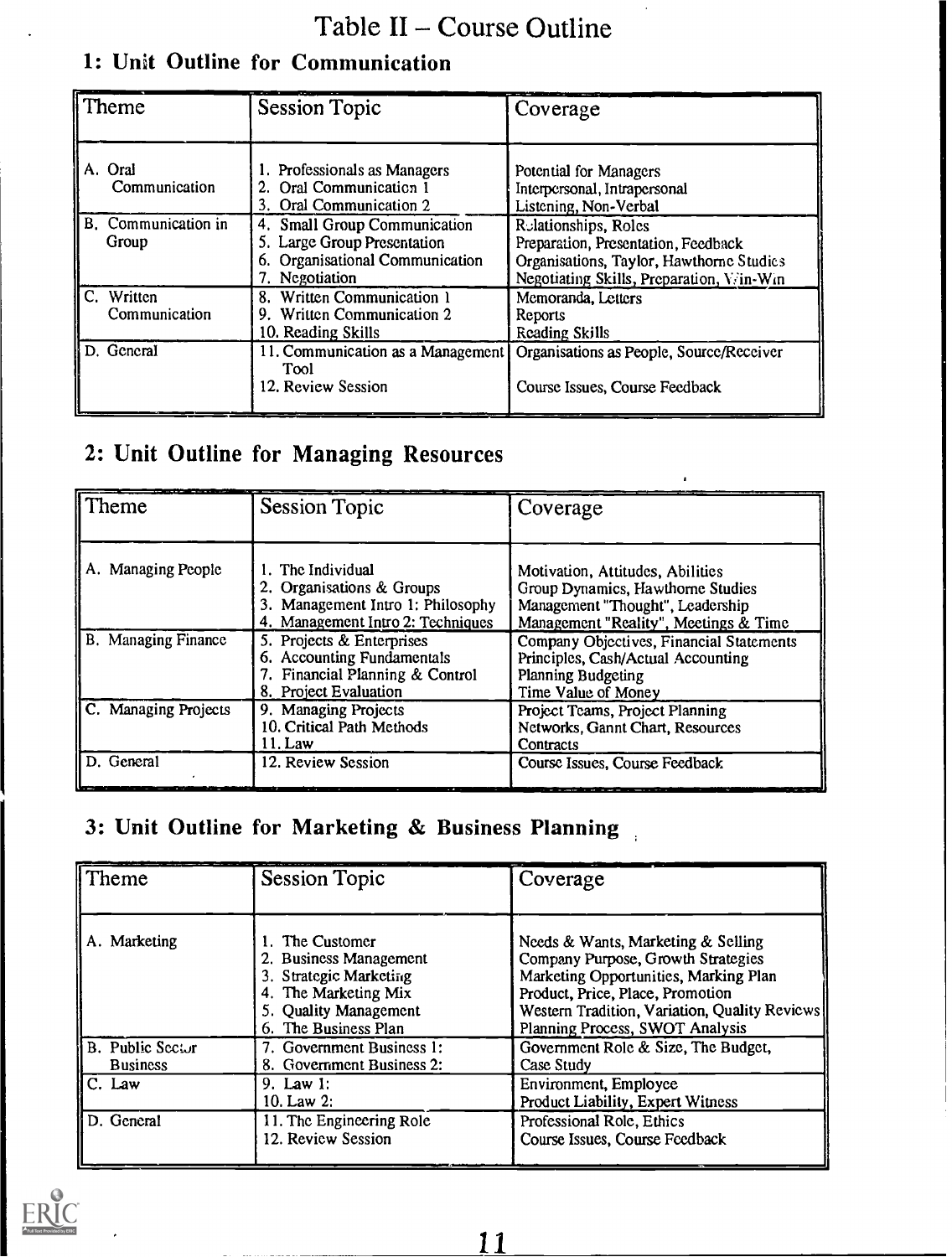The premise in the course design is that there is a fundamental relationship between effective communication and awareness of the processes involved in co-operative undertakings. Management for Engineers is a course envisaged as continually evolving through interactive processes. Our particular focus is on the interpersonal activities that characterise the tutorial/workshops. The intention was to initiate a joint learning process for both students and staff, based on small group activities. Compared to traditional engineering subjects, it is resource intensive in contact time, personnel and facilities. The difference in approach has been noted and generally approved by students. Being neither didactic nor prescriptive, the DECSE course has acted as catalyst for change in the approach of other engineering staff to their teaching, and for the students to question the style of learning expected fror- them. In some ways, this has begun the shift for future graduate engineers to approximate more closely the ideal engineer/designer discussed at the beginning of this paper.

One of the important techniques for this has been the use of problem based learning (PBL). Common to both the philosophy of the DECSE course and PBL is the emphasis on transferring the initiative from the lecturer to the student, and immersing students in an environment that challenges them to think and to take responsibility for identifying and learning skills. The key features shared by PBL and Management for Engineers are set out in Table III.

## TABLE III COURSE ORIENTATION PROBLEM BASED LEARNING CONCEPTS

| <b>Course Orientation</b> |  |                                                                                                         |    | <b>Learning Skills</b>                                                                                                                    |
|---------------------------|--|---------------------------------------------------------------------------------------------------------|----|-------------------------------------------------------------------------------------------------------------------------------------------|
| 1.                        |  | Less talking at students ie. fewer<br>lectures and more talking with the<br>students ie. more tutorials | 1. | Digesting a large amount of reading<br>material                                                                                           |
| 2.                        |  | Challenging open-ended projects                                                                         | 2. | Identifying the problem                                                                                                                   |
| 3.                        |  | A resource oriented teaching<br>environment                                                             | 3. | Communicating effectively with<br>students from other cultures and other<br>disciplines                                                   |
| 4.                        |  | A focus on skills rather than on<br>memorising material                                                 | 4. | Negotiating a settlement that is<br>agreeable for all                                                                                     |
| 5.                        |  | Lecture notes and other resources<br>treated as a context but not as a focus<br>for the course          | 5. | Recognition of the difficulties of<br>deriving a "best solution" when there<br>are many intangible and unquantifiable<br>factors involved |

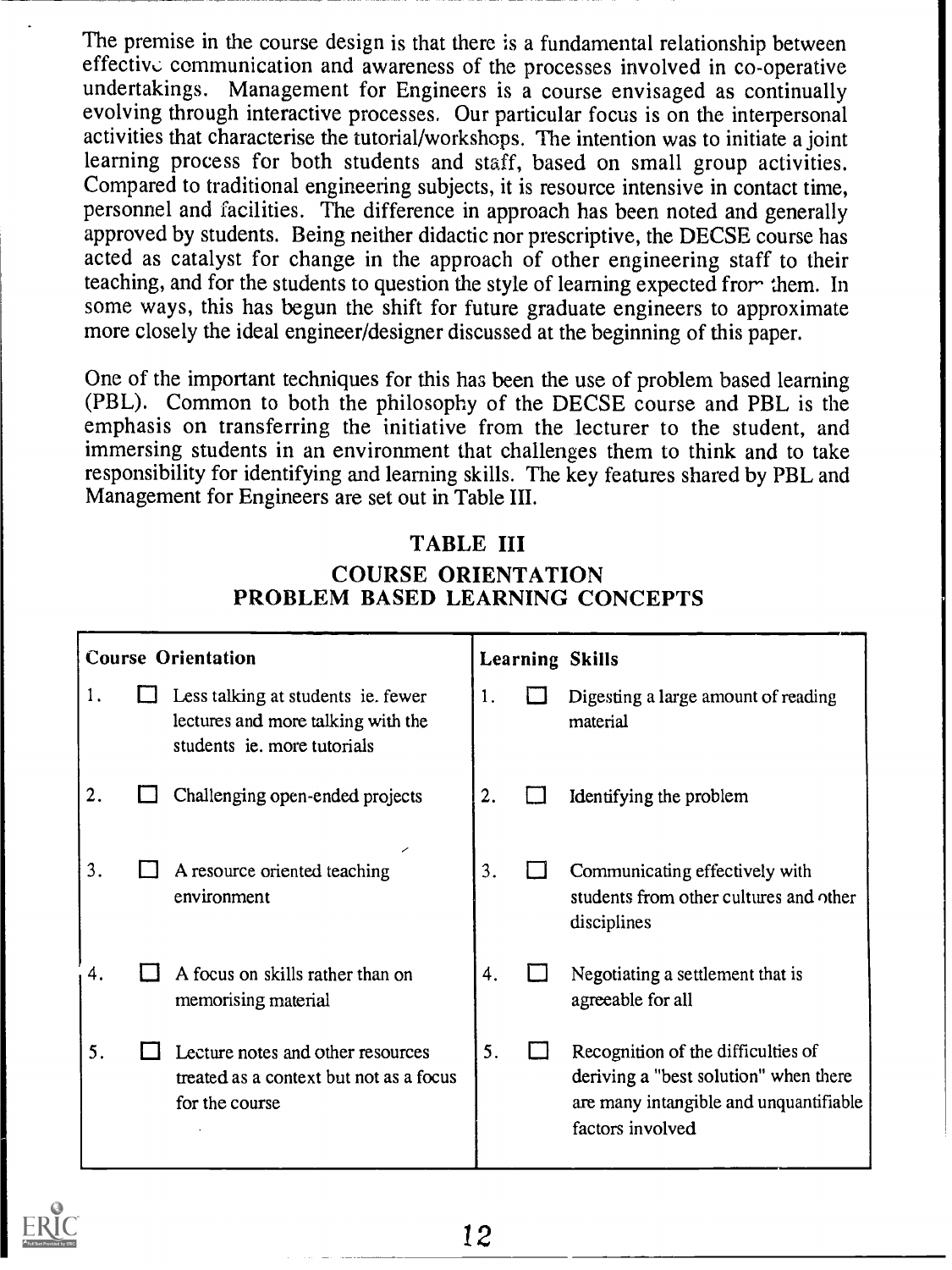This re-orientation in the teaching of engineers returns to the idea behind the title of this paper. A number of undergraduate engineering courses are now coming to terms with the need to engender a different outlook or orientation in their students (e.g. Choi and Pudlowski, 1992; Duggan, 1992). The objectives outlined in Duggan's paper on the teaching of environmental issues to engineers are relevant here:

- \* to understand issues in terms of their impact at global, regional and local levels,
- \* to select appropriate engineering solutions to problems, <sup>\*</sup> to select appropriate engineering solutions to problems,<br><sup>\*</sup> to appreciate the socio-economic infrastructure within wl
- to appreciate the socio-economic infrastructure within which problems<br>must be treated.<br>to propose and implement sound engineering solutions to safeguard the
- to propose and implement sound engineering solutions to safeguard the future,
- \* to develop the ability to contribute positively to debate on issues.

(Duggan, op cit)

The Management for Engineers course that the authors designed for DECSE invites students to participate in such concerns. In doing so, it returns us to a consideration of the definitions of design presented at the beginning of this paper. Developing heightened consciousness of the outcomes of engineering practices in terms of the end uses, results or consequences of those practices, leads to a stimulation of interest in good design. Locating the professional engineer within society leads to consideration of what the products of engineering are and how they relate to the community. That is the responsibility of instructional designers and the challenge for university faculties. It makes little sense to work with students on their skills and approaches to their profession if the lecturers and departments do not change. Philip Candy noted in another context, "there are severe limitations as to how much the teaching/learning transaction can be modified if the institutional culture remains unaffected. This insight has particular significance for policy makers and administrators as well as to educational developers." (Candy, 1993).

Don Watts, in his opening address to this conference, referred to the traditional culture of university education and contrasted it with the style of education he would like to see in Australian universities.

| <b>TRADITIONAL</b>                                                                                      | <b>PROPOSED</b>                                                                                                                                     |
|---------------------------------------------------------------------------------------------------------|-----------------------------------------------------------------------------------------------------------------------------------------------------|
| single discipline<br>theory and concept<br>inward looking<br>analytical<br>"clients" are the peer group | interdisciplinary<br>practical<br>risk and experimentation<br>synthesising<br>"clients" are students and/or<br>those outside the university setting |

### TABLE IV

(after Watts, 1993, DECA Conference)



13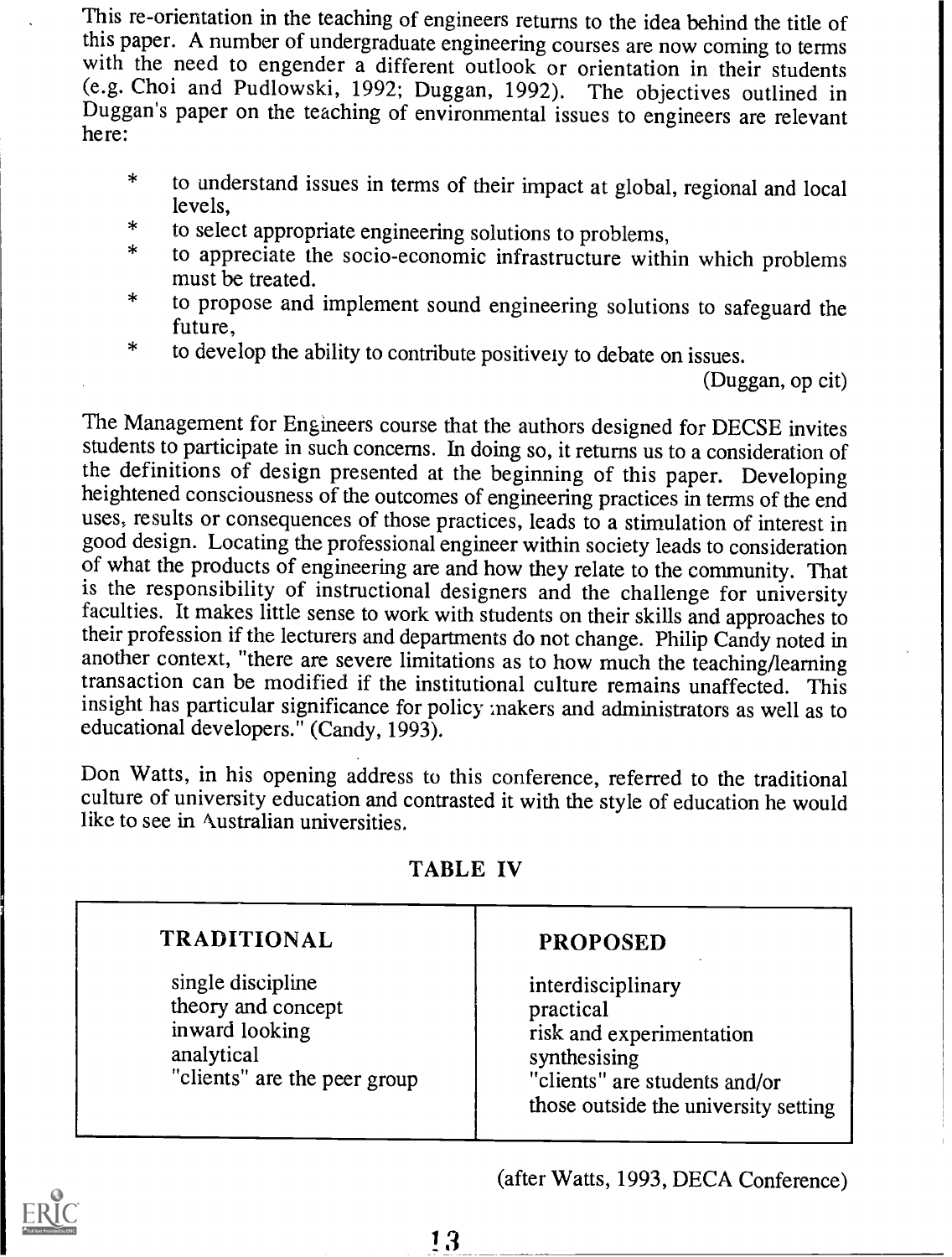He advocated that universities empower students to learn to question, to use their imagination to illuminate facts. This is where the designers of the DECSE course began. Seeing what needs to be questioned in order to ask pertinent questions  $$ threatens established traditional ways of seeing and doing in institutional cultures. For those of us who accept the premise that education starts with questioning it must follow that the nature of that questioning then becomes problematic.

It is here that the designers of the course, Management for Engineers attempted to straddle the long-standing divide between two traditions of enquiry, two perspectives. In the soft system which encompasses belles lettres or the humanities there is a tradition that speaks of issues and accommodations rather than problems and solutions. The soft system contests claims to a knowable reality; when problems are formulated those speaking from the "soft" tradition question the formulation and ask whose is the problem, whose the perspective taken.

Common to disciplines such as systems engineering and operations research in the "hard" tradition, we find problem "identification" is common terminology suggesting<br>the problem is independent of the process of its formulation. The question of who defines the issue as a problem is ignored. Implicit is the assumption that, once the problem is identified, a solution exists/is possible. In this tradition there is a concentration on outcomes based on a knowable reality. (See Table V).

| <b>Two Perspectives</b>                      |                                                     |
|----------------------------------------------|-----------------------------------------------------|
| Soft system                                  | Hard System                                         |
| speaks of issues,<br>accommodations          | speaks of problems,<br>solutions                    |
| concentrates on problem<br>formulation       | concentrates on problem identification              |
| questions whose problem<br>whose formulation | concentrates on outcomes<br>assumes solution exists |

TABLE V

(after Checkland and Scholes, 1990).

How does one reconcile such divergent systems? The stated aim of this conference is to present design as an interface for such a reconciliation between a range of disciplines. Working from a recognition of the existence of general or universal laws the engineer acknowledges that "at almost all levels of design, the designer must be aware of the conflict existing between standard practice and creativity" (Cherry and Hooper 1968). This necessary and fundamental tension reiterates the engineer's constant challenge to conceive the new from the old in which diverse parts of the "given world" of the scientist and the "made world" of the engineer are reformed and assembled into something the likes of which Nature has not dreamed..." (Petroski 1992). Learning to ask questions and learning to see what needs to be questioned is only another way of describing that idea of honesty so fundamental to good design and the well designed object (Bertram, 1938). It is in this sense that the engineer and the course designer do not have (and do not need) an alibi.

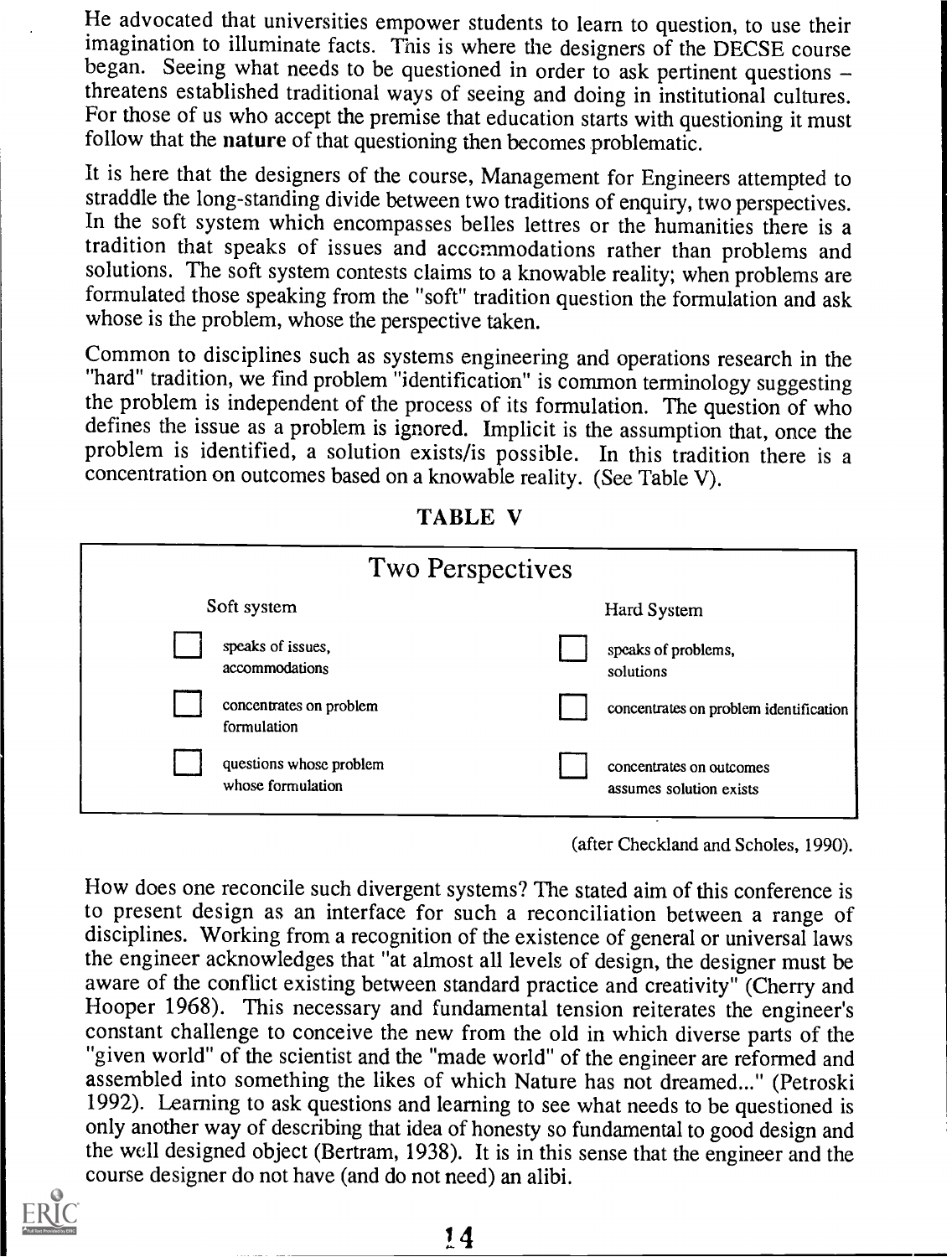TABLE VI



#### ACKNOWLEDGMENTS

The authors would like to express their appreciation to the staff of the Departments of Electrical and Computer Systems Engineering and Chemical Engineering, Monash University, for their assistance in providing material fo

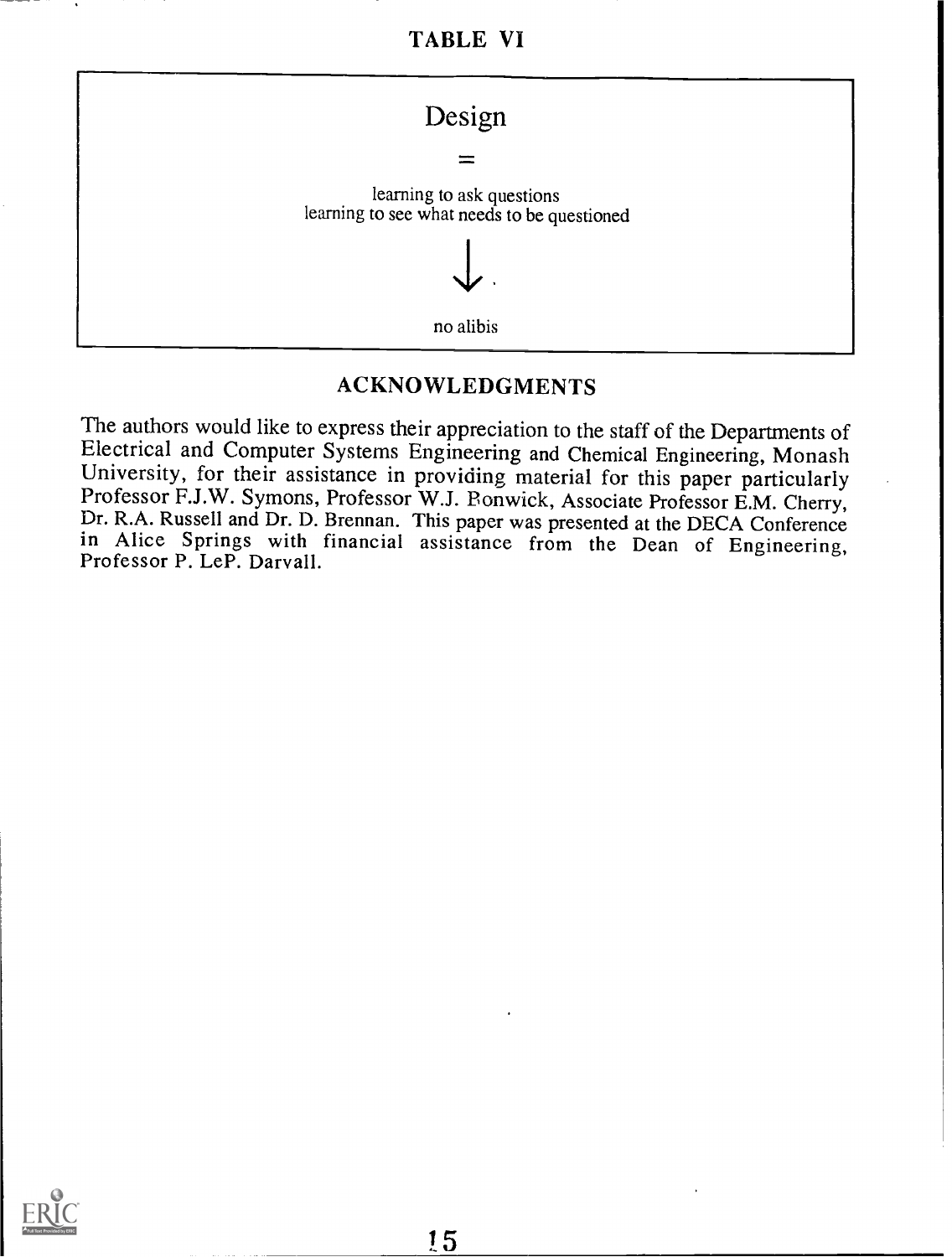### BIBLIOGRAPHY

ANDERSON, D.

BERTRAM, A.

BONWICK, W.J.

CANDY, P.C.

CHECKLAND, P.B. & SCHOLES, J.

CHERRY, E.M. & HOOPER, D.E.

CHOI, H.Y. & PUDLOWSKI, Z.J.

DUGGAN, T.V.

GADAMER, H.G.

HADGRAFT, R.

HESSAMI, M.A. & ELEY, M.G.

INSTITUTION OF ENGINEERS, AUSTRALIA

LLOYD, B.E.

LLOYD, B.E.

MELLING, C.T.

"Universities and the Professions", in Australian Educational Researcher, Vol. 18, No. 1, 1991, pgs 1-15.

Design., Pelican 1938.

"Introduction to Design Processes", unpublished lecture notes, DECSE, Monash University, 1993.

"Learning Themes in Higher Education", in HERD Journal, Vol. 12, No. 1, 1993.

Soft Systems Methodology in Action, Chichester: John Wiley and Sons, 1990

Amplifying Devices and Low-Pass Amplifier Design, John Wiley and Sons, 1968.

"Environmental Issues and Topics in a Curriculum for Electrical Engineering" Proceedings of the 4th Annual Convention and Conference, Australasian Association for Engineering Education, Brisbane, University of Queensland, 1992

"Developing Cross Cultural Links in Engineering Higher Education". Proceedings of the Conference of U.K. Association for Engineering Education, University of Portsmouth, 1992.

Truth and Method. London, Sheed and Ward 1975.

"Problem-Based Learning – Making It Work".<br>Proceedings of the Fourth Conference of the<br>Australasian Association for Engineering Education, Brisbane, 1992.

"National Survey of Engineering Employers and Their Perceptions of Engineering Graduates". Proceedings of the 4th Annual Convention and Conference, Australian Association for Engineering Education, Brisbane, University of Queensland, 1992.

Are You at Risk'? Managing Expectations, I.E. Aust, Canberra, 1990b

The Organisation of Engineer's Work, Macmillan, Melbourne, 1979.

Engineers in Australia: A Profession in Transition. Macmillan, Melbourne, 1991.

IEE 1989, in Bonwick W.J.